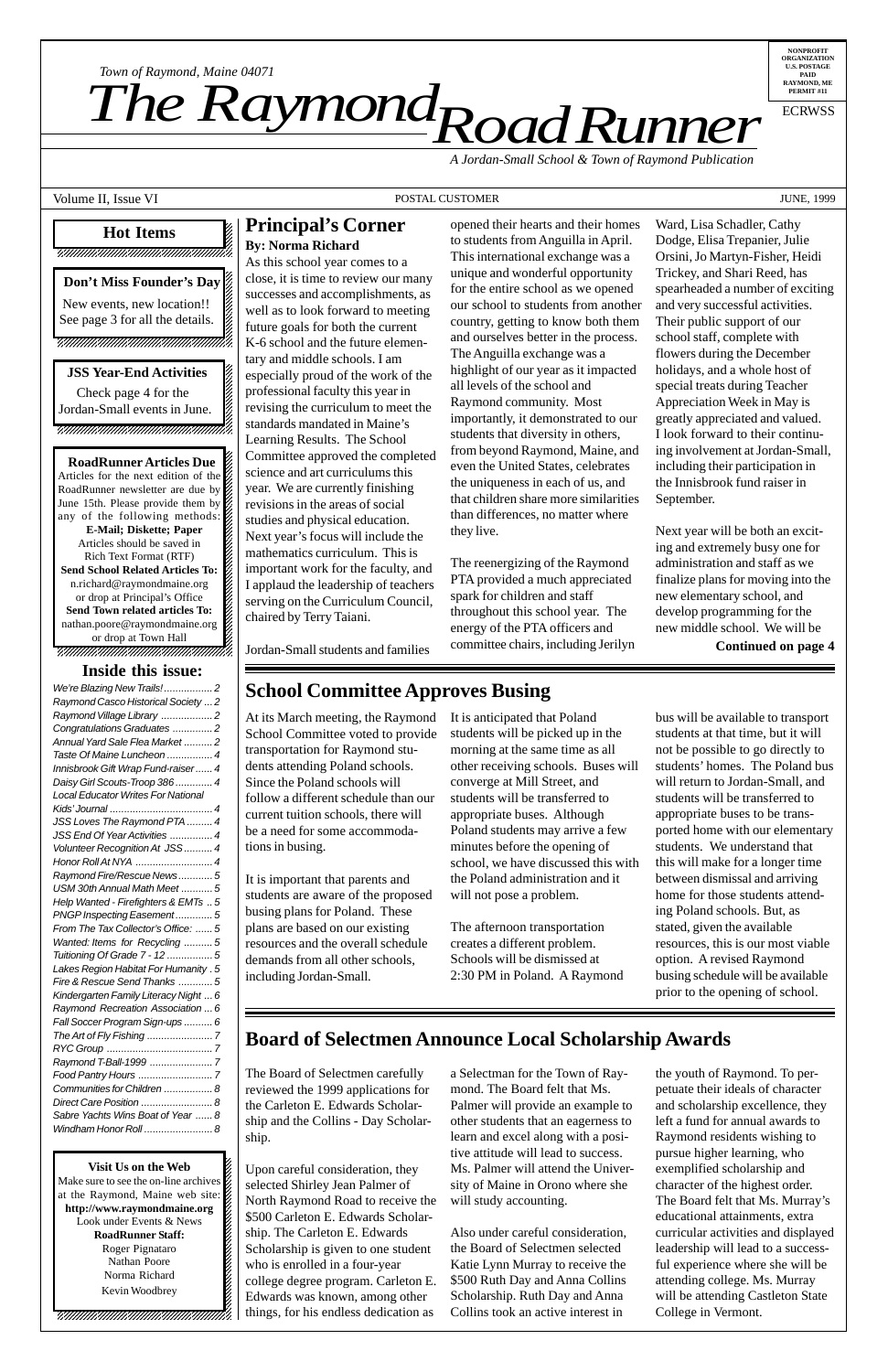| <b>IJune 1999</b><br>Events and Meeting Schedule |               |                        |                               |                               |               |                 |  |  |  |
|--------------------------------------------------|---------------|------------------------|-------------------------------|-------------------------------|---------------|-----------------|--|--|--|
| <b>SUNDAY</b>                                    | <b>MONDAY</b> | <b>TUESDAY</b>         | <b>WEDNESDAY</b>              | <b>THURSDAY</b>               | <b>FRIDAY</b> | <b>SATURDAY</b> |  |  |  |
|                                                  |               | 7:00PM TH<br>Selectmen | 7:00PM JS<br>School Committee | J.<br>6:30PM KC<br>Lions Club |               | э               |  |  |  |

| 16                                              | $\overline{7}$                               | 8                                | $\boldsymbol{9}$<br>7:00PM TH<br><b>Planning Board</b>                                   | 10                                           | 11                                                                   | 12                                                                              |
|-------------------------------------------------|----------------------------------------------|----------------------------------|------------------------------------------------------------------------------------------|----------------------------------------------|----------------------------------------------------------------------|---------------------------------------------------------------------------------|
| 13                                              | 14                                           | 15<br>7:00PM TH<br>Selectmen     | 16<br>7:00PM JS<br><b>Completion Ceremony</b><br>7:00PM TH<br><b>Recycling Committee</b> | 17<br>6:30PM KC<br>Lions Club                | 18                                                                   | 19                                                                              |
| 20<br>10:00AM TH<br>Appleals Board<br>Site Walk | 21<br>7:00PM VL<br><b>Historical Society</b> | 22                               | 23<br>7:00PM JS<br><b>School Committee</b>                                               | 24<br>7:00PM TH<br><b>Cemetery Committee</b> | 25<br>Appeals Board Deadline<br>for June Meeting                     | 26<br>10:00AM-2:00PM<br><b>FOUNDER'S DAY</b><br><b>SHERI GAGNON PARK</b>        |
| 27                                              | 28                                           | 29<br>7:00PM TH<br>Appeals Board | 30<br>7:30PM FB<br>Ladies Auxiliary                                                      |                                              | <b>To Be Announced</b><br>7:00PM TH<br>Diabetes Meeting<br>6:30PM JS | <b>TH=Town Hall</b><br>JS=Jordan-Small<br>KC=Kokatosi Campgnd<br>TG=Town Garage |

We'd like to invite everyone to join us on Founder's Day when we open two new trails! This year we'll be touring North & East Raymond to explore sites linked with Raymond's agricultural and cultural past. We've also added an 'Architectural Tour' of Raymond, which will highlight the architectural styles most commonly found in our community. Both promise to be an exciting experience for young and old alike.

# **We're Blazing New Trails!**

# **Raymond Village Library**

Reminders for everyone to mark their calendars for the busy upcoming summer months. Annual Banquet and Meeting: for the Library Club. Held on Thursday, June 3 at 6:30. This includes the election of officers. The club always welcomes new members.

Annual Library Fair: Held at Jordan Small School on July 10 from 8 am to 1 PM. There will be something for everyone. An Attic Table with inexpensive treasures, a Plant Table with plants to accent your home or garden, at reasonable prices. A children's table will have a variety of used clothing and

## **Raymond Casco Historical Society**

#### **ANNUAL YARD SALE FLEA MARKET**

Sat., June 5 (Rain date June 12) 9 am to 2 pm  $^{+++}$ Raymond Village Community Church Main St. (Route 12 1) Raymond +++ Silent Auction Board, Plants, Home Made Food, New Items, Crafts  $^{+++}$ Kitchen will serve snacks, lunch food & beverages. For Rent: Tables \$15 Space without table \$10  $^{+++}$ For Information Call Karen Knights 655-3926 or the church 655-7749

Handicap Entrance

A tremendous thank you and heartfelt appreciation to all of you who participated in our raffle of the History Trail Quilt. It was a huge success and will allow us to complete two new quilts next year!

We were very proud to present our work at two recent conferences; one in Bethel involving the Rural Challenge Initiative's efforts with the Annenberg Grant (USM); the other took place in Rockland at Maine Preservation's Annual Conference (which, we understand, the Gover-

toys. There will be lots of paperback books for sale and a "Cookie Walk" to give you a chance to try one of each or all of the same kind of cookies. The ever popular Bake Table will have homemade bread, desserts and other goodies. There will be Logo items for sale as well as a Raffle for those of you who love to take a chance and the Silent Auction with items and services.

Breakfast and luncheon food will be available, so please plan to attend and find some great deals and just have a real good time.

Patrons wishing to donate items for the Fair, such as empty coffee cans, books, and attic table items, may leave them at the library or call the

nor attended). Jordan Small students have represented our community in grand style!

Please join us if you can on **Founder's Day, Sat., June 26**. There will be one trail in the morning and one in the afternoon. Looking forward to seeing you there!

(You can also visit us on the Raymond Website. Trail # 1 is up and running. We're hoping to have the others up and running during the summer.)

library at 655-4283 to have them picked up.

**Hardcover Books Sale** starts Saturday, July 17 at 10 a.m. and continues through August. A really great way to build up your personal library with lots of books from which to choose.

**The reading Group** will not be meeting during the summer months. Look for news in the Fall for the dates, times, and titles as we continue with this fun group.

## **Congratulations Graduates**

The recipients of the 1998-1999 Raymond Rescue Inc.'s Betts, Douglas, Hickey Scholarships are Rae-Anne Southard of Windham

The Raymond Casco Historical Society has met with the students of Jordan Small School who have lent their information about their History Trail. The Society is very excited in getting the younger generation interested in the Raymond of yesteryear.

Everyone is encouraged to join the Society, which meets each third Monday of the month at the Casco Library at 7:30 pm. There is always a program, refreshments and hearty conversation.

Marlee Turner - President

High School and Madeline O'Neill of Yarmouth High School. Rae-Anne is pursuing a career in Sports Medicine and Madeline will be further her education in Pharmacy. We wish both girls much success.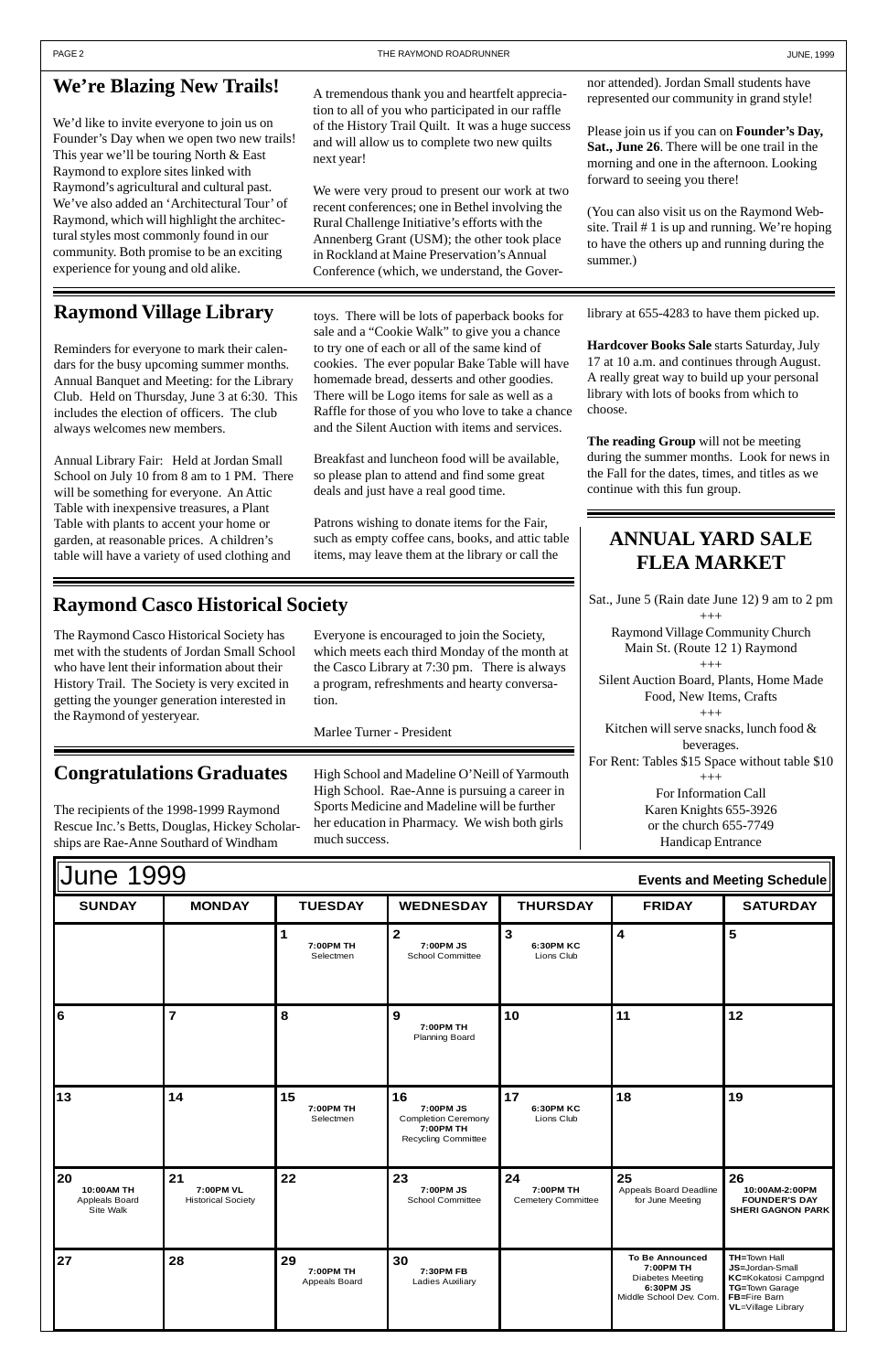# Don't forget to mark you calendar, and attend this years New & Improved Raymond Founders Day ounders Day 1999 Saturday June, 26th

#### **ROAD RACES**

We start off with a 5K road race at 7:30 AM beginning at Sheri Gagnon Park on Mill St. The course goes up to Webbs Mills Rd. and turns toward Route 302. At the light on Route 302, the runners will turn right and head toward Casco. They will turn onto Main St. at its West end and run toward the Village. They will then turn up Mill St. and finish at the Park. There will be **FREE** special design Tee Shirts for those who have their registration in by June 18th. Prizes will be given in several areas. We invite both serious and casual runners to participate. Registration fee is \$8.00 prior to race day and \$10 on race day. Registrations can be picked up at several locations around Raymond including AllStar Trophy & Awards at Panther Run on Route 302, Sunset Variety on Route 302 and the Town Office, or call Phil Meech at Maine Telephone, 1-800-642- 9952, Ext 296. This will be followed at 8:30 by a 1 mile Fun Run/Walk, from the Park, down Mill St. to the Village, and back again. Everyone is encouraged to attend, participate, and have fun.The Fun Run is designed for those 14 and younger. If they register by the 18th with a fee of \$5 the participants will

#### ação rançada íslenska íslenska íslenska íslenska íslenska íslenska íslenska íslenska íslenska íslenska íslensk<br>Arabská fedra í fotballsti í settingum var á ferfinni íslenska íslenska íslenska íslenska íslenska íslenska í

also receive the free unique design tee shirt.

#### PARADE

The parade has both new and old ingredients. The parade will start at 10 AM from Old Canal Rd., next to Sunset Variety, head up Main Street to Mill St. and then to Sheri Gagnon Park. Leading the parade will be the Grand Marshall, Raymond's own championship archer, Christie Bisco. Following, will be the award winning Westbrook High School Marching Band. Ruth Shadbolt's clowns will be entertaining everyone. Youth groups, floats, Fire Departments and Rescue Units will keep everyone standing and cheering!

At the Park, activities will start immediately after the parade. There are games of chance for young and old, demonstrations, free concerts, food and beverages. Also a Moon Walk and a pit of balls for the young. Everything will come to a halt at Noon for a short time because: Several Cub Scout Leaders challenged the Scouts to collect the aluminum tabs from beverage cans. As an incentive, the leaders said that if 100 pounds or more were collected, the Scouts could shave the beards, moustaches and hair off all the male leaders. Word has it that there will be some bald guys walking around the park that afternoon. Come and see these leaders keep their promise. The 3rd section of the History Trail developed by Mrs Blanchard's 4th grade will be unveiled. It will include East & North Raymond. It is hoped that tours will be available on Founders Day. Ladies, men, boys and girls; bring your best homemade pie to the Park no later than Noon. At 1 PM we will be picking the best pie in Raymond and a suitable award will be awarded. Cream pies are OK. Refrigeration will be available. While the activities are going on at the Park, there will be a craft fair at the District One firehouse in the Village. Plenty to see and buy. The crafters are going all out for this one. Several businesses will be sponsoring activities that day. Special sales and other incentives to get residents and visitors to check out Raymond and see what is available. Read your Suburban News to get the latest information. ...AND JUST WHEN YOU THINK IT'S ALL OVER After Raymond's Founders Day wraps up in mid afternoon, people can wander down to Windham and enjoy its Summer Fest. Their parade will start at 4 PM at the Rotary and go to the High School. Vendors will have food and beverages available. Then the day will finish up with a grand fireworks display at the Windham School complex on Route 202 at 9 PM.

**For more information, please call: Bob Jones at 655-7163, e-mail: rjones1@maine.rr.com**

**or**

**Frank McDermott at 655-4646, email: fmcderm1@maine.rr.com.**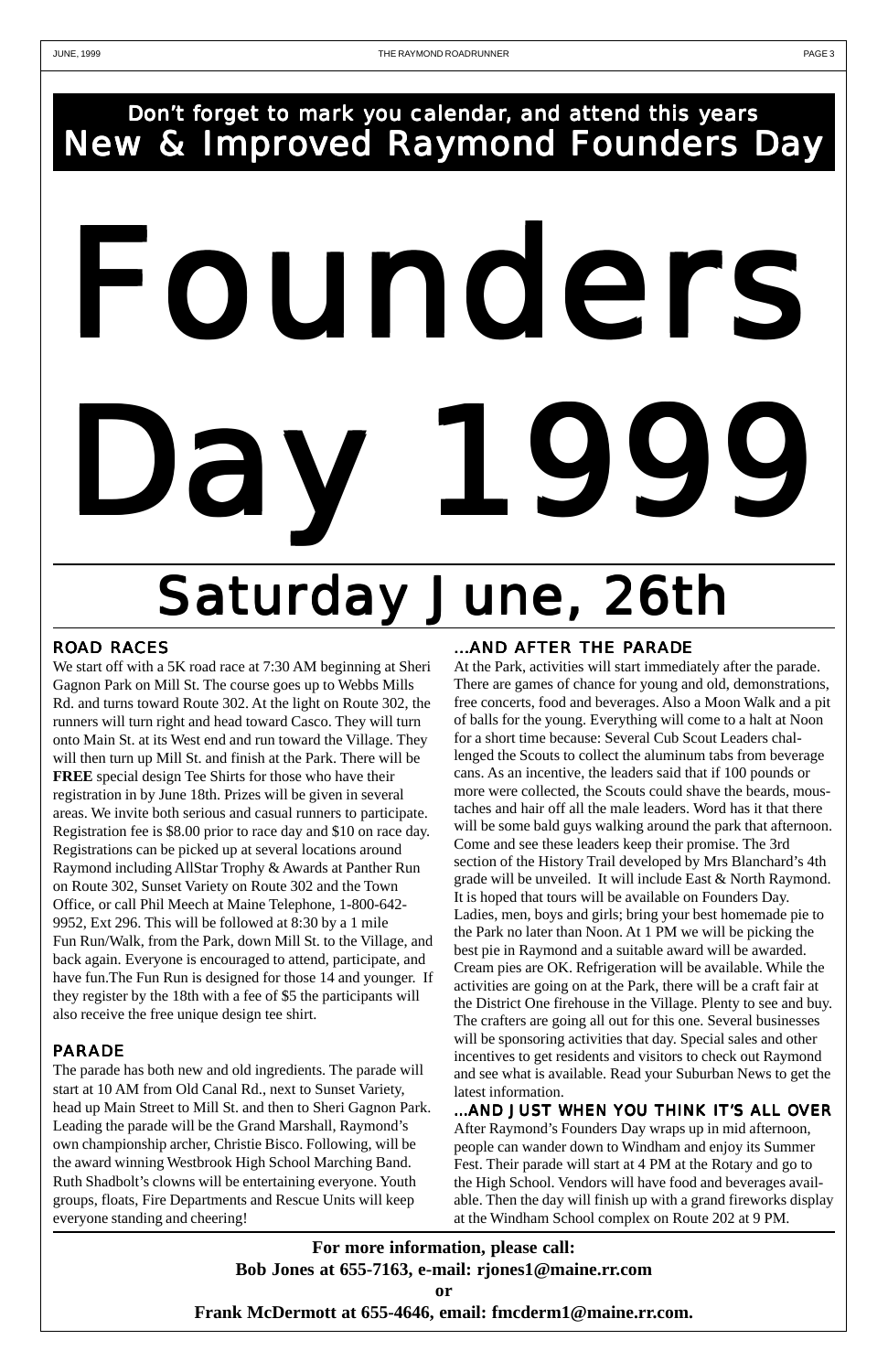researching a number of areas as we prepare for the opening of the new school. These include kindergarten programming, budgeting for and hiring a middle school principal and support staff for two buildings, developing the middle school curriculum and expanding the curriculum to include 7th and 8th grades, changes to the busing schedule with the opening of the new elementary school, and expansion of our school lunch program, to name a few. This will be exciting work for us. Moving into the new school in the summer of 2000 will be here before we know it.

In closing, I would like to wish all of our students a happy and safe summer vacation. I encourage them to read for pleasure each and every day, and to cherish this vacation time with their families. We will see them back at school on Wednesday, September 1.

#### **Continued from page 1**

#### **Taste Of Maine Luncheon**

Mrs. Gorham, grade 4 teacher at the Jordan-Small School , would like to thank parents for their support of the "Taste of Maine" Luncheon on Wednesday, May 19. Mrs. Gorham's class was overwhelmed with a wonderful variety of Maine foods. From the chowders, to the salads, to the scrumptious desserts, everything was just great. Thanks are also extended to Laurie Salamone, Kathi Jones, Donna Flynn and Jane Jordan for helping to keep things moving smoothly. Mrs. Leslie and Mrs. Gorham appreciated their help. They felt that this was a valuable activity for the children to experience. Not only did they get to delve into Maine cookbooks and discuss ingredients and cooking procedures, but they also got to enjoy the "fruits" of those activities. Thank you again to parents for their contributions to the special event.

## **Innisbrook Gift Wrap Fund-raiser Returns In The Fall**

Jordan-Small School and the Raymond PTA are coordinating efforts for the September, 1999 Innisbrook Gift Wrap fund-raiser. Last year's efforts were very, very successful, and students in all grades benefited from the proceeds which were used to support field trips, assemblies, classroom programs, and other student activities. This fall the Raymond PTA will work with the school in the sale of gift wrap and other gift items offered through Innisbrook. When thinking ahead to next year's holiday season, think of quality Innisbrook products, on sale in September at the Jordan-Small School.

## **Local Educator Writes For National Kids' Journal**

Norman Hjort, sixth grade teacher at the Jordan-Small School, is an author in *Dragonfly Teacher's Companion*, the teacher's guide for the international magazine for young investigators, *Dragonfly* - - an innovative, theme-based journal of children's research, art and creative writing. In the March/April 1999 edition, Mr. Hjort writes an investigation for educators to help children devise methods of pollution control in a simulated water treatment experiment and also create a water pollution prevention guide for the home. "*Dragonfly* magazine is designed to inspire children to investigate," says project coordinator Lynne Born Myers, a founding editor of the magazine at Miami University in Ohio. "And the *Dragonfly Teacher's*

# **Hebron Middle School Student Qualifies For CTY Summer Program** (CTY) talent search, students who received

*Companion* provides powerful tools for channeling this creative power of investigation into an exciting curriculum with clear learning objections that advance national goals for education." We are very proud of Mr. Hjort's article, and invite you to further explore *Dragonfly* at its free, interactive Web site http://www.MUOhio.edu/Dragonfly/.

# **Jordan-Small Loves The Raymond PTA**

On behalf of the Jordan-Small faculty, Principal Norma Richard would like to thank all members of the Raymond PTA for their outstanding contributions to the school program and to the children of Raymond. The PTA, under the outstanding leadership of President Jerilyn Ward, has been especially active this year. Highlights of their work include the Irish Family Festival, Parent Education Survey, May Crafts Fair, Jump Rope for Heart to benefit the American Heart Association, Scholastic Book Fair, and the celebration of Teacher Appreciation Week (May 3 - 7). We look forward to their continuing support and involvement in programming to benefit children, families, school and our community.

# **Jordan-Small School End-of-Year Activities**

It is hard to believe that this school year is quickly coming to a close. We would like to extend an invitation to parents, families, and community members to join us for the following end of the year activities at the Jordan-Small School.

- Tuesday, June 1 from 9:00 11:30 AM: Career Day activities for grades 5 and 6
- Thursday, June 3 at 6:30 PM: Jackson Gilman Family Concert sponsored by the PTA
- $\triangleright$  Friday, June 4: School wide picnic
- Wednesday, June 9 at 9:00 AM: DARE graduation for grade 6
- $\triangleright$  Thursday, June 10 at 7:00 PM: Awards Night
- $\triangleright$  Friday, June 11 at 2:00 PM: Awards Assembly
- Wednesday, June 16 at 7:00 PM: Completion Ceremony for Grade 6
- Thursday, June 17: Last student day. Step-Up then dismissal at 10:30.

# **Volunteer Recognition At The Jordan-Small School**

On May 27 the Jordan-Small School faculty showed their appreciation for the countless hours and contributions made this year by volunteers to our elementary school programs. Over 125 volunteers were invited to the annual Volunteer Breakfast. Several volunteers were recognized for outstanding service to the school. These include Volunteers of the Year Trish Cole and Kevin Woodbrey, PTA President Jerilyn Ward, Irish Festival Coordinator Jo Martyn-Fisher, Phyllis Barden, Roberta Meserve, Jeff Trickey, Sue LaMarre, Lisa Schadler, and Donna Cox. We would like to thank all parents and community members who shared their time, talents, interests and expertise with students and staff during this school year, and we want each of you to know that your efforts are much appreciated.

#### **Honor Roll At North Yarmouth Academy**

The following students have been named to the Winter Honor Roll at NYA:

**Highest Honors:**

Matt Fortin Shawn Gagne Lindsay Lehr

#### **High Honors:**

Colin Bumby Elizabeth Crockett Bridget Gagne Ben Hutchinson Maggie McClellan Amy Stone William Yates Nathan White

#### **Honors:**

Katie Crockett Zachary Fey Abby Hutchinson

## **Daisy Girl Scouts-Troop 386**

On April 27, the following girls bridged to Brownies: Jenna Martin-Fisher, Molly Dreyer, Sarah Tripp, Delaney Kenny, Cassi Gordan, Nicole Reynolds, Deanna Weeks, Jenna Richardson. Congratulations to all the girls for completing a wonderful year!

scores on the SAT equal to or better than high school seniors have qualified for summer programs either through CTY or through the

Jon Hopkins Center for Academic Achievement (CAA). Congratulations are extended to Tristram and his parents for his outstanding performance on the SAT.

Hebron, ME - - Director Leslie Guenther announces that Tristram Draper of Raymond has received a certificate of distinction based on his verbal score on the Scholastic Aptitude Test (SAT) taken earlier this year. As part of the Johns Hopkins Center for Talented Youth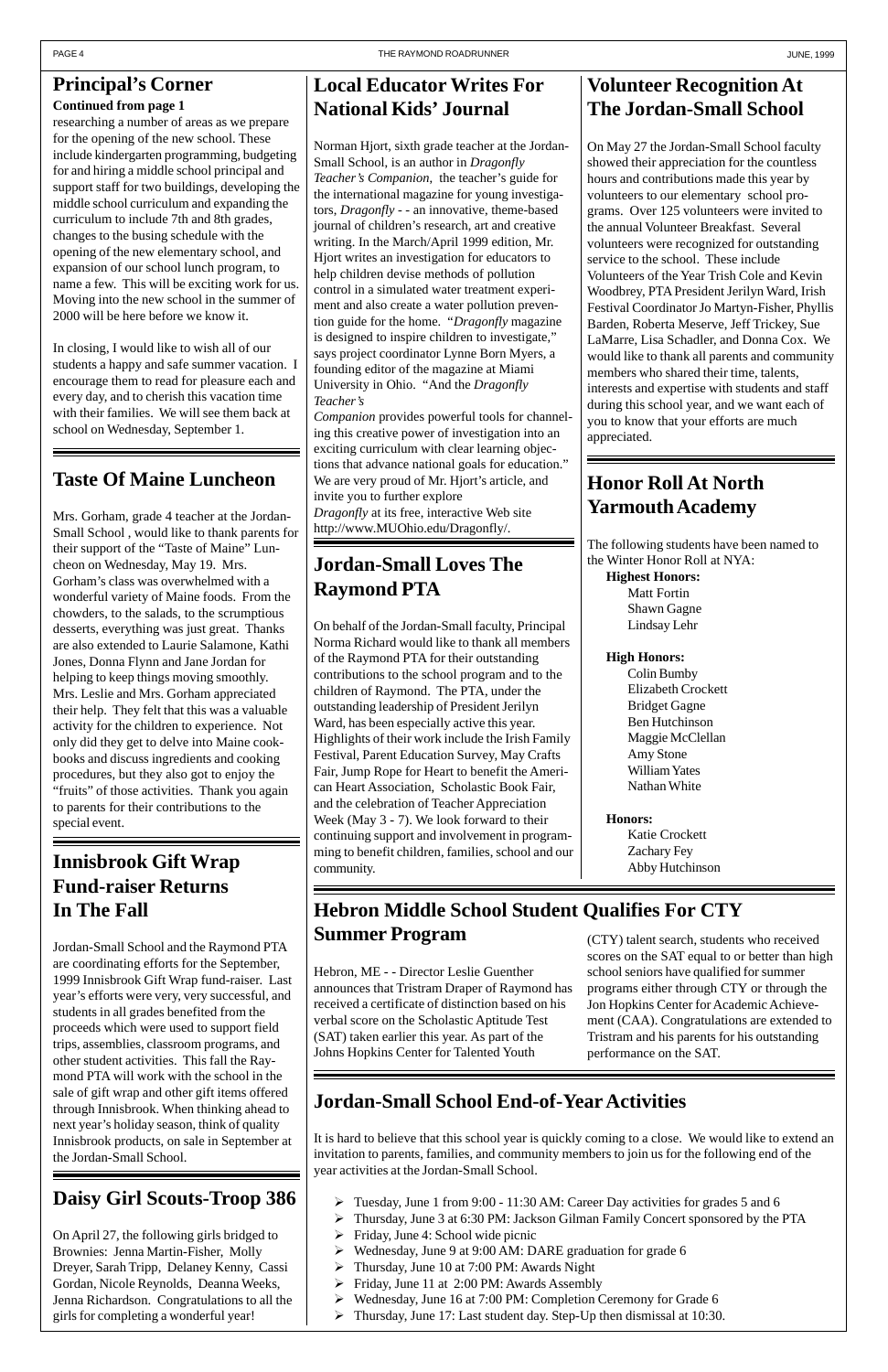# **Raymond Fire/Rescue News**

The members of the Raymond Fire and rescue have been training hard to better prepare themselves to serve the citizens of Raymond. Meeting every Wednesday night to familiarize themselves with all fire and rescue vehicles and equipment. Each Wednesday night after these checks a training class is conducted. Every week has a different subject matter ranging from proper techniques to wearing a self contained breathing apparatus to proper handling of chemicals found in our stations and many more.

Many of our members have donated their time to attend classes out of Raymond. A brief list since January is as follows:

 **5 members** attended 2 days of classes at the Cumberland County Fire/Rescue School. **5 members** attended 1 day classes at the Cumberland County Fire/Rescue School. **10 members** traveled to Maryland to attend 2 days of classes at the National Fire Academy.

 **8 members** attended a 1 day conference of emergency medical classes called the Tower of Education.

 **5 members** attended the York County Winter Officers school.

 **6 members** attended the Central Maine Fire Attack School.

Just the time spent at the out of town classes this year represents 520 training hours.

Congratulations to Lieutenant Sam Webster of the Raymond Fire Rescue on his appointment to the Westbrook Fire Department as a career firefighter, Sam's appointment now makes our total of career firefighters and EMS personnel volunteering in Raymond 9.

# **Fire & Rescue Send Thanks**

The Raymond Fire & Rescue Department would like to take this opportunity to thank all of you who have donated stuffed animals to the department. They have been very useful in the emotional first aid of our younger patients. Your support in this fashion has given us a surplus of stuffed animals that will last us for quite some time. We would like to request that if you have any more to donate to please hold onto them at this time, until we can deplete our current stock. We still would encourage your support in any other way, and we will let you know when we would like the donations of animals to resume. Again we would like to thank you for all that you have done and given us.

Respectfully yours, Raymond Fire & Rescue

# **Help Wanted!! Paid On-Call Firefighters And EMTs**

The Raymond Fire Rescue Department is now accepting applications for the following positions; Firefighter, EMT, Fire Police, and Fire Department Auxiliary. These positions are paid by the hour when on a call, paid standby, and paid for mandatory training classes,

The Fire Rescue Department provides you with protective clothing, an alerting device to notify you of calls, and free classes. Over 50 of your friends and neighbors, already help all of us by working for the Fire/Rescue Department. Come join now!

No experience is necessary and people from all walks of life are encouraged to apply. Diversity helps to build a strong team. Apply by picking up an application at Town Hall or Dispatch. Both are located at 401 Webbs Mills Road. For more information call 655-7851.

# **Portland Natural Gas Pipeline Inspecting Easement**

The Portland Natural Gas Pipeline has begun inspecting their entire easement through Maine to be sure that all environmental problems created over the winter are corrected. The Portland office has concern that people who use the easement for trailing riding or hiking have taken down silt fencing around sensitive areas in order to pass through the area. They ask that all environmental controls are left in place and that newly grassed areas be avoided until a hardy turf is established. Portland Natural Gas Pipeline would appreciate the publics help in allowing the land to return to a solid condition. If you have any questions about the use of the easement, please call Bill Fricke at 800-633-1721.

# **From The Tax Collector's Office:**

To be sure your name does not appear in Town Report - all taxes must be paid prior to June 30th.

#### **Tuitioning Of Grades 7 - 12**

At their May 5 meeting, the Raymond School Committee approved revisions to policy JECCA. This policy outlines the tuitioning of students in grades 7 - 12 to outside school districts. The following language has been added to this policy. Please note that approval is now required of the Superintendent of Schools if a student is to change schools before the end of the year.

'Tuition students will remain enrolled in a school until the end of the academic year unless the school administration and/or PET determines that placement and/or programming is inappropriate. Approval is required of the Raymond Superintendent of Schools before such a change can be made.'

# **Lakes Region Initiative Of Habitat For Humanity**

Several residents from the Lakes Region communities of Raymond, Casco, Naples and Bridgton have formed a steering committee to begin the process of starting a local affiliate of Habitat for Humanity. With a goal of building one home within the coming year, initial plans for fund raising and volunteer recruitment are underway. Habitat for Humanity is a nonprofit organization dedicated to the elimination of substandard housing throughout the world. By utilizing volunteer labor, along with donated land and materials whenever possible, Habitat can generally build a three bedroom home for about \$50,000. Each house is sold to a qualifying family at cost by means of a no-interest 20 year mortgage. Recipient families are selected on the basis of need. Each family must contribute at least 500 hours of "sweat equity" towards construction of the home in order to purchase a Habitat home.

If you are interested in donating time, talent, or materials for this worthwhile cause or would like more information, please call Nancy Miers 998-2531.

# **Wanted: Items for Recycling**

We are looking to collect items for recycling as we are developing a new home program for a young lady with autism. This young lady has demonstrated independence at peeling the labels off cans and sorting items. We are hoping to expand this program to include other individuals who would find this type of work rewarding.

Items can be dropped off at our home, 266 Webbs Mills Rd. (Route 85) or call for pick up (655-3196)

Thank you! Sincerely, Jeanne Whitcomb

# **USM 30th Annual Math Meet**

On Thursday, May 6, the Jordan-Small School 5th and 6th grade math teams, under the direction of Jack Fitch, competed in the 39th annual math meet at the University of Southern Maine. The 5th graders finished 22nd out of 40 teams, and the 6th graders finished 3rd out of 39 teams. The 6th graders have placed their third place trophy in the office for

everyone to see.

**The 5th grade team includes:** Charles Burnham Kelly Mogg Ian Geib Amanda Kirby Josh Leeman Alyssa Andrew **The 6th grade team includes:** Brendan Blake Matt Hotham Shea Mogg Renee Fortin Amanda Dodson Rebecca Barter

We would like to congratulate them on a fine job at the math meet.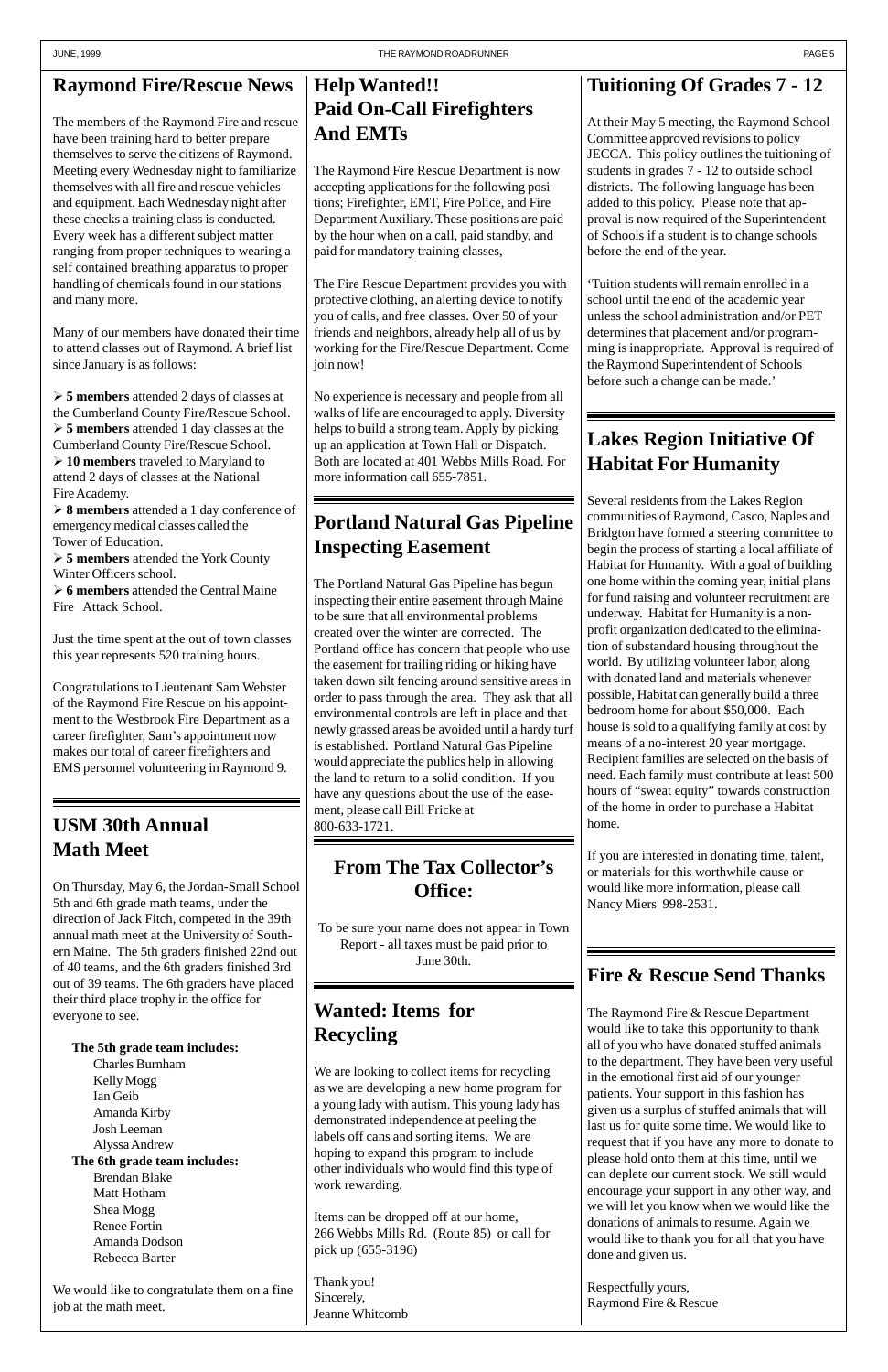#### **Kindergarten Family Literacy Night**

The Kindergarten staff presented a "Family Literacy Night" in March for Kindergarten students and their parents. The theme was "The Wizard of Oz" as the Kindergarten teachers and support staff dressed in costume to promote their excitement for literacy. Upon arrival the children were escorted to the library to listen to the story of "The Wizard of Oz" and the parents attended a meeting with Mrs. Mains and the staff to learn about the steps to literacy and other ideas to promote reading and writing at home. The children then met up with their parents to make a story character puppet together. Then they were off down the "yellow brick road" to a variety of activities, including writing, phonics, phonemics and whole language, which could be found in the classrooms, library and computer room.



It was wonderful to see so many families come out that night to learn with their children. We'd like to thank the many people who donated and helped make materials for our



event. This was an exciting adventure which began with our trip to Portland to see a play production of the story, continued through our study of castles in history and fairy tales, and finally ended back "down on the farm" for our displays for the academic fair.

The cast of characters attending that night were: "Dorothy" - Mrs. Bottoms, All Day Kindergarten; "The Farm Hand" - Mrs. Keef, Librarian; "Miss Gulch" - Mrs. Thornton, Resource Room Teacher; "Auntie Em"- Mrs. Mains, Title I Teacher; "The Scarecrow" - Mrs. Eastman, Special Educ.; "The Tin man" - Mrs. Allen, Kindergarten; "The Lion"- Ms. Parisi, Kindergarten; "Glinda"- Mrs. Stiles, Home-School Coord.; "The Mayor"- Ms. Richard, Principal; the "Bad Witch" - Mrs. Wisutskie, Speech and Language Teacher; and "The Wizard" - Mr. Dorey, Computer Coordinator. AND, of course, all the "Munchkins" - our students.

#### **From Raymond Recreation Association: A Huge Hooray!!! A Thoughtful Thank You!**

We say "Hooray" for all the boys and girls who participated in our programs since last September. Whether you were in Soccer, Drama, Karate, Fall or Spring Tennis, Basketball, Skiing on Wednesday or Friday night, the Baby-sitting Courses, or the Project 2000 Youth Group, **YOU EACH ARE A STAR!**

We say "Thank You" to all who supported our programs since September. The list is very long and includes the volunteers who coached, chaperoned or organized programs; those who contributed monetary gifts, large or small, or purchased Christmas fruit from us; the staff at Jordan Small School - administration, office staff, custodial staff and bus drivers; and finally the Board of Directors who donated uncounted

hours to run their programs.

It takes all of us together to offer these opportunities to our children. We have already begun plans for the 1999 - 2000 school year. Plan to be a part of these programs. Look for information in the RoadRunner next fall.

#### **WE NEED A VOLUNTEER FOR PUBLIC RELATIONS...** To help with flyers and RoadRunner articles. Join us and have

fun on your computer. Call 655-4657.

#### **REGISTRATION FOR SUMMER PROGRAMS ARE STILL OPEN**

Registration for **SWIMMING** will continue until June 11. Cost \$15 per child and \$10 for each additional child. Classes begin June 28 for 4 weeks. Call Debbie Duchaine, WSI at 655-5222. Registration for **LIFEGUARD TRAINING** will continue until June 11. Course runs August 9 - 13, cost to Raymond Resident is \$80.00. Call Joni at 655-3203. Registration for a **BABY-SITTING COURSE** runs through June 11. Limited space, call immediately: Danielle at 655-2792. Dates are June 19 and 26 from 8am to 1pm both days. Cost \$35.00, minimum age is 11. **HAVE A SAFE AND HAPPY SUMMER!**

#### **Raymond Rec. Fall Soccer Program Sign-ups**

Many people missed the first sign-up night for Raymond Rec Fall Soccer. We are holding a

second chance sign-up. We urge all interested players to do so.

**Where:** At Jordan Small School Cafeteria

**When:** Wed. June 9, 1999- 6PM to 7:30 PM

**Cost:** \$15.00 per child \$10.00 for each additional sibling

**Age Groups Eligible:**

Children at least 5 years old, but under 13 years old, on or before October 14,1999 The season is expected to start during the second week of school and run approximately 8 weeks.

A parent or guardian must be present at sign-up.

Any person interested in coaching, refereeing, or volunteering with the program please attend or call Barry Keck at 655-2127 Or e-mail at bkka@pivot.net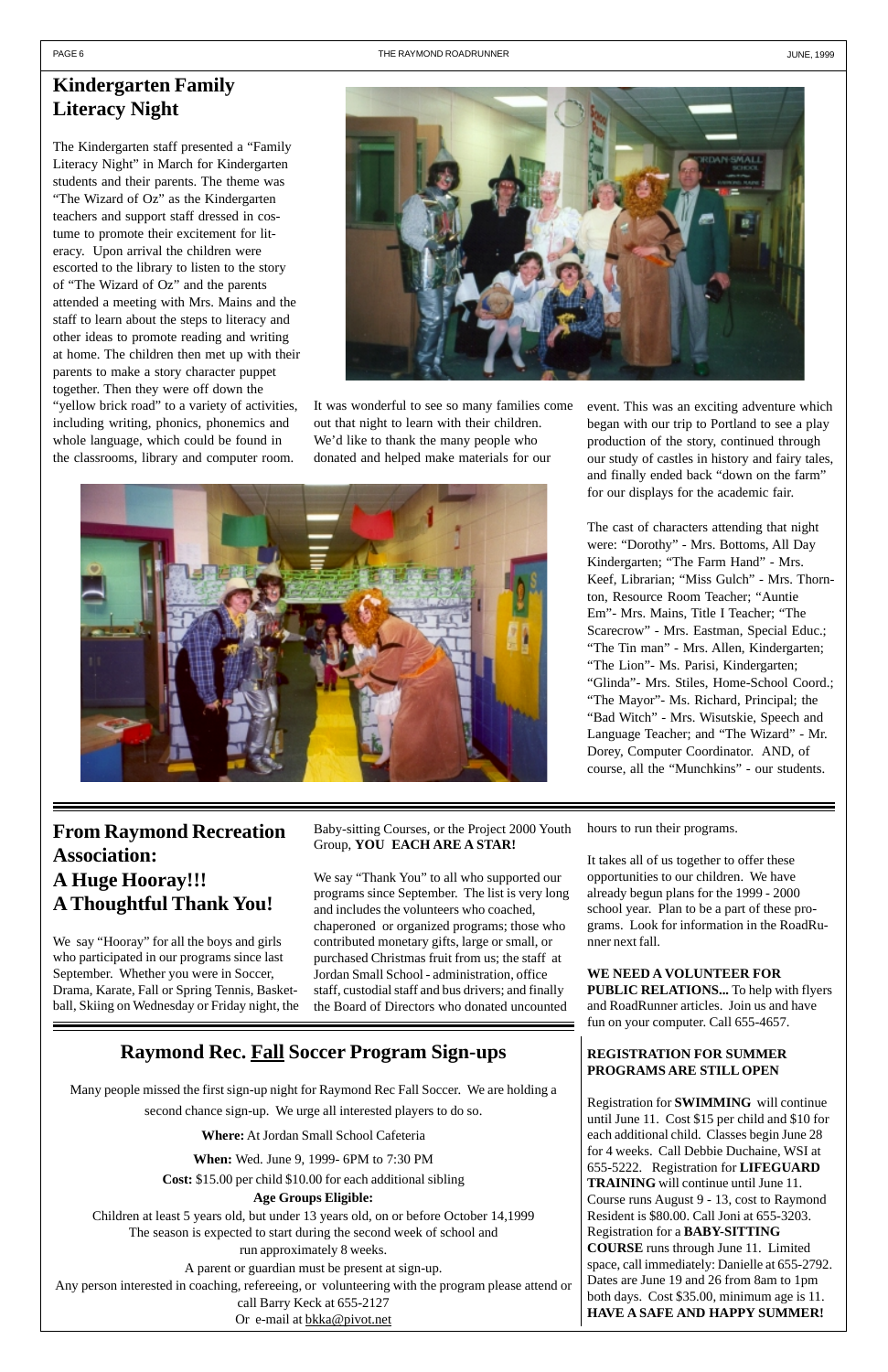## **The Art of Fly Fishing**

Editor's note: Josh Geib, age 12, wrote this last year for his 7th grade English class at Hebron Academy. His mother thought it was worth publishing in Maine Fish and Wildlife Magazine, where it was subsequently published in the Winter 1998 issue.

By Joshua Geib (Reprinted by permission)

Fly fishing, a sport or an art? Sportsmen would generally think fly fishing is a sport. The people that would be led to believe this would be the ones who have not actually experienced it. These sportsmen would think that fly fishing is just throwing a feather-covered hook into the water and hoping that a fish, seeking food, would come up and eat It. Now a person might think, "Why waste all that energy and effort when you could just use bait?" Others may think that fly fishing is a sport because some fly fishing gear is sold in sports stores, advertised on television for sport utility vehicles, and written about in sports magazines.

Fly fishing to me is an art. It has so many different parts to be mastered. When fly

casting, the slow graceful back and forth motion of the fly rod can be so relaxing. Casting and presenting the fly with gracefulness is like the wind blowing a feather on a cool summer night.



There is so much more to enjoy in fly fishing other than catching fish, which is just something kind of extra. The real enjoyment is being outside standing in the river listening to the cool running water, and looking at the beautiful scenery. The enjoyment aspect is just one of the

#### splendid things about fly fishing.

A fisherman stalking the elegant trout has to match exactly what these fish are feeding on. The fly tier uses feathers and fur like an artist uses his paints. The tier has to match the insect, right down to the color, size, shape, stage in life. This is true whether it is in the stage of hatching and is wiggling on the surface of the water, or if it is fully hatched and just floating on the water like a leaf. Not only does the fly fisherman have to match the food source exactly, but the fly must be presented in the most naturalistic way so as to fool the fish. Tying flies is another art form to fly fishing. The fly tier who ties flies will have to make an exact imitation of the food of the fish that they intend on pursuing and catching. A sculptor may make a figure that appeals to him, and a fly tier may design a fly of his own which would be most effective in the area where he fishes.

Fly fishing is seen as an art, because there is more to it than just throwing bait in the water. Fly fishing takes skill with the hands and intense visual abilities. Patience is a big contributing factor. It takes practice and years to master the art of fly fishing.

## **RYC Group**

In March, 24 7th and 8th graders returned to the school cafeteria for a dance/game night. Door prizes were given away, individual tables were set up with battery-operated lanterns and music was provided by Kyle Bancroft who made his D.J. debut. I commend the kids for their behavior! At 9:15, when lights came on, everyone chipped in to stack chairs, sweep the floor and put tables away for ONE LAST DANCE! Hats off to Kyle, who did such a great job, he got his first "gig" at the dance held for our visitors from Anguilla! Most special thanks to our chaperones: Fran Gagne, Gail Waisenen and T.C. Conant; our most faithful mascots! Also Maggie, Mike and Michelle McClellan for gathering up the 8th graders and refreshments and helping!

Our group enjoyed a pool party at Mast Landing Campground. Thanks Gary Conant, Cindy Randall and Fran Gagne for weathering the chlorine and humidity! Also, April marked the return of our bowling "guru": Bob Higgins, who keeps us all in line and offers tips on winning techniques. Whether he knows it or not, his help has improved all of scores when we compare them to last year's! He is also a wonderful adult role model to these kids. Thanks, Bob, for your generosity!

Our group has also been venturing into community service work. Why? Here are a few reasons: creates a tighter bond for teens to their home town; help provide them with future job skills; promote the "positive" faces of Raymond's teens; create opportunities that promote team work and goal achievement; build the self-confidence of our teens; build bridges across the "gaps"; provide our teens with positive support and recognition for their VERY important contributions; hopefully to give them the strength and skills to deal with difficult situations and to make the right decisions in the years ahead. I have challenged the group to do at least 10 hours of community work by August, with the promise of a big celebration! Beginning in March, we have started documenting volunteer hours for both teen and adult volunteers associated with this group. Some of the teens have surpassed 10 hours already...keep

going! About 5 adults have won several "laps" and are still running...if you haven't joined this race, I encourage you to do so! We've manned craft tables for the successful Irish Festival and PTA's workshop for K-6, done yard work for some of our Raymond senior citizens and have created a garden at the Sherri Gagnon Park and raised money for a placque in memory of former 2004 classmate, Michael Wolfe. Thanks to: Jo-Martyn Fisher for arranging a donation to our "puppeteers" from PTA and Julie Orsini for giving us service opportunities. Special thanks to those Senior citizens who endured some "strange- looking folks" and "awful" music blasting from the boom box...your trust in us helped build a bridge across yet another gap.

Of course, we could not keep moving forward without the support, resources and involvement of our teens and their parents and groups like the PTA, Raymond Rec. and Communities for Children. A reminder to all "2004" people: stay connected if you want to be connected.

#### Candi Scripture

#### **Raymond T-Ball-1999**

With over 90 children in this program, and the volunteer efforts of a few dedicated people, our season is up and running! I'd like to personally thank the following people who came forward to provide their time and effort to provide these children with a fun, supportive activity.

#### Our T-Ball coaches:

Paul Hargreaves, Kevin Lorenz, Del Peavey, Lori Hargreaves, Dave Sturgeon, Danielle Morse, Ron Gagnon, Dean Dighello, Dana Desjardens, Vicki Woodbrey, Jim Fisher, Ellen Van Haasteren, Rick Mitchell, Sandy Winde, Rodney Knights, Lee Barry, Leo Algeo, John Odum, and Stephanie Odum

#### **Hebron Student Scores High On National Spanish Exam**

Hebron, ME - - Barbara Connell, Chair of the Foreign Language Department, announces that eleven Hebron Academy students scored in the top ten within Maine on the 1999 National Spanish Exam. Included in these honors is Giselle Pomerleau of Raymond who scored 9th in level 2 (Spanish II). Whatever direction a student may take in college and in life, Hebron Academy's language training fosters personal growth, awareness of the individual in relation to a multi-cultural and multilingual global society, an ability to think and respond in different contexts, and an appreciation for arts, literature and history.

Special thanks to board members Tom Wiley, Dave Sturgeon, Lisa Duncanson and Paul Cobb for compiling registrations and rosters and ordering uniforms.

To all the children of T-Ball: thank you for making each and every effort worthwhile and allowing us to share your fun! Have a great season, everyone!

#### Candi Scripture

# **Food Pantry Hours**

PROP Food Distribution by Raymond Food Pantry at Raymond Town Hall will be Tuesdays from 4:00 pm to 6:00 pm and Fridays from 10:00 am to 12:00 noon.